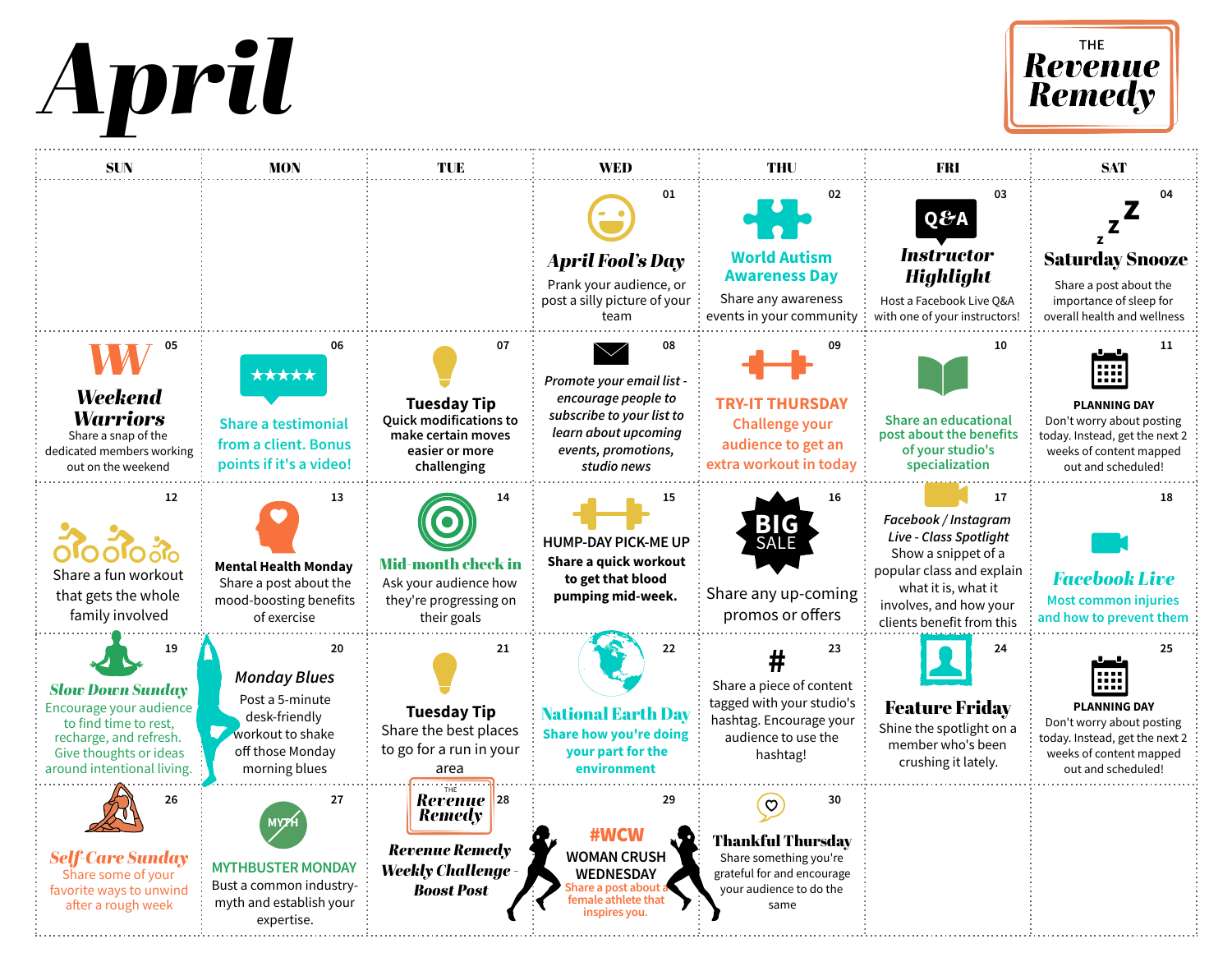



| <b>SUN</b>                                                                                                                                              | MON                                                                                                                                               | TUE                                                                                                                | WED                                                                                                                                                                                              | THU                                                                                                                            | FRI                                                                                                                                                                              | <b>SAT</b>                                                                                                                                                         |
|---------------------------------------------------------------------------------------------------------------------------------------------------------|---------------------------------------------------------------------------------------------------------------------------------------------------|--------------------------------------------------------------------------------------------------------------------|--------------------------------------------------------------------------------------------------------------------------------------------------------------------------------------------------|--------------------------------------------------------------------------------------------------------------------------------|----------------------------------------------------------------------------------------------------------------------------------------------------------------------------------|--------------------------------------------------------------------------------------------------------------------------------------------------------------------|
|                                                                                                                                                         |                                                                                                                                                   |                                                                                                                    |                                                                                                                                                                                                  |                                                                                                                                | 01<br><b>Memorial Day</b><br>Share updated hours                                                                                                                                 | 02<br><b>National Fitness Day</b><br>Celebrate all things<br>fitness!                                                                                              |
| 03<br><b>Slow Down Sunday</b><br>Encourage your audience<br>to find time to rest,<br>recharge, and refresh.                                             | 04<br>*****<br>Share a testimonial from<br>a client. Bonus points if<br>it's a video!                                                             | 05<br><b>Cinco de Mayo</b><br><b>Wish your followers a</b><br>happy holiday and<br>encourage them to have<br>fun!  | 06<br><b>HUMP-DAY PICK-ME UP</b><br>Share a quick workout<br>to get that blood<br>pumping mid-week.                                                                                              | 07<br>$\sigma$<br><b>Thankful Thursday</b><br>Share one thing you're<br>thankful for and ask your<br>followers to do the same. | 08<br><b>Feature Friday</b><br>Shine the spotlight on<br>a member who's been<br>crushing it lately.                                                                              | 09<br>.<br>.<br><b>BREE</b><br><b>PLANNING DAY</b><br>Don't worry about posting<br>today. Instead, get the next<br>2 weeks of content mapped<br>out and scheduled! |
| <b>Mothers' Day</b>                                                                                                                                     | 11<br><b>National Women's</b><br><b>Checkup Day</b><br>Encourage your female<br>followers to go get a thorough<br>checkup at their closest clinic | 12<br><b>Tuesday Tip</b><br>Post tips for beginners<br>who have no prior<br>workout experience.                    | 13<br><b>Mid-month check in</b><br>Ask your audience how<br>they're progressing on<br>their goals                                                                                                | 14<br><b>TRY IT THURSDAY</b><br>Ask your followers to<br>workout for 10<br>minutes longer than<br>they usually do.             | 15<br>Promote your email list<br>encourage people to<br>subscribe to your list to<br>learn about upcoming<br>events, promotions,<br>studio news                                  | 16<br><b>Saturday Snooze</b><br>Share a post about the<br>importance of sleep for<br>overall health and wellness                                                   |
| 17<br>Introduce (or re-introduce)<br>your followers to the benefits<br>of meditation and ask them<br>to share their experiences.                        | 18<br>Share a piece of content<br>tagged with your studio's<br>hashtag. Encourage your<br>audience to use the<br>hashtag!                         | 19<br>Q&A<br><b>Instructor</b><br><b>Highlight</b><br>Host a Facebook Live Q&A<br>with one of your<br>instructors! | 20<br><b>Children and exercise.</b><br><b>Chat about exercises</b><br>busy parents can do<br>with their kids.                                                                                    | 21<br><b>Share an educational</b><br>post about the benefits<br>of your studio's<br>specialization                             | 22<br><b>Revenue</b><br>Remedy<br><b>Revenue Remedy</b><br><b>Weekly Challenge -</b><br><b>Boost Post</b>                                                                        | 23<br>88 B B<br><b>PLANNING DAY</b><br>Don't worry about posting<br>today. Instead, get the next 2<br>weeks of content mapped<br>out and scheduled!                |
| 24<br><b>Sunday Funday</b><br>Share a fun,<br>unconventional<br>workout like dancing<br>30<br>or roller blading<br>Share some active<br>rest strategies | 25<br><b>Memorial Day</b><br>Ask your followers to<br>set goals for the rest of<br>the year on this day.                                          | 26<br>BIG<br>SALE<br>Share any up-coming<br>promos or offers                                                       | 27<br><b>FACEBOOK / INSTAGRAM LIVE</b><br>Class Spotlight - Show a<br>snippet of a popular class and<br>explain what it is, what it<br>involves, and how your clients<br>benefit from this class | 28<br><b>TRY IT THURSDAY</b><br><b>Encourage your</b><br>followers to try to take<br>their workouts<br>outdoors today!         | 29<br><b>Friday Favorites</b><br>Share what you've been<br>loving throughout the<br>month. Brownie points if its<br>fitness related, but no harm<br>in sharing movies/music too! | 30<br><b>Weekend</b><br><b>Warriors</b><br>Share a snap of the<br>dedicated members working<br>out on the weekend                                                  |